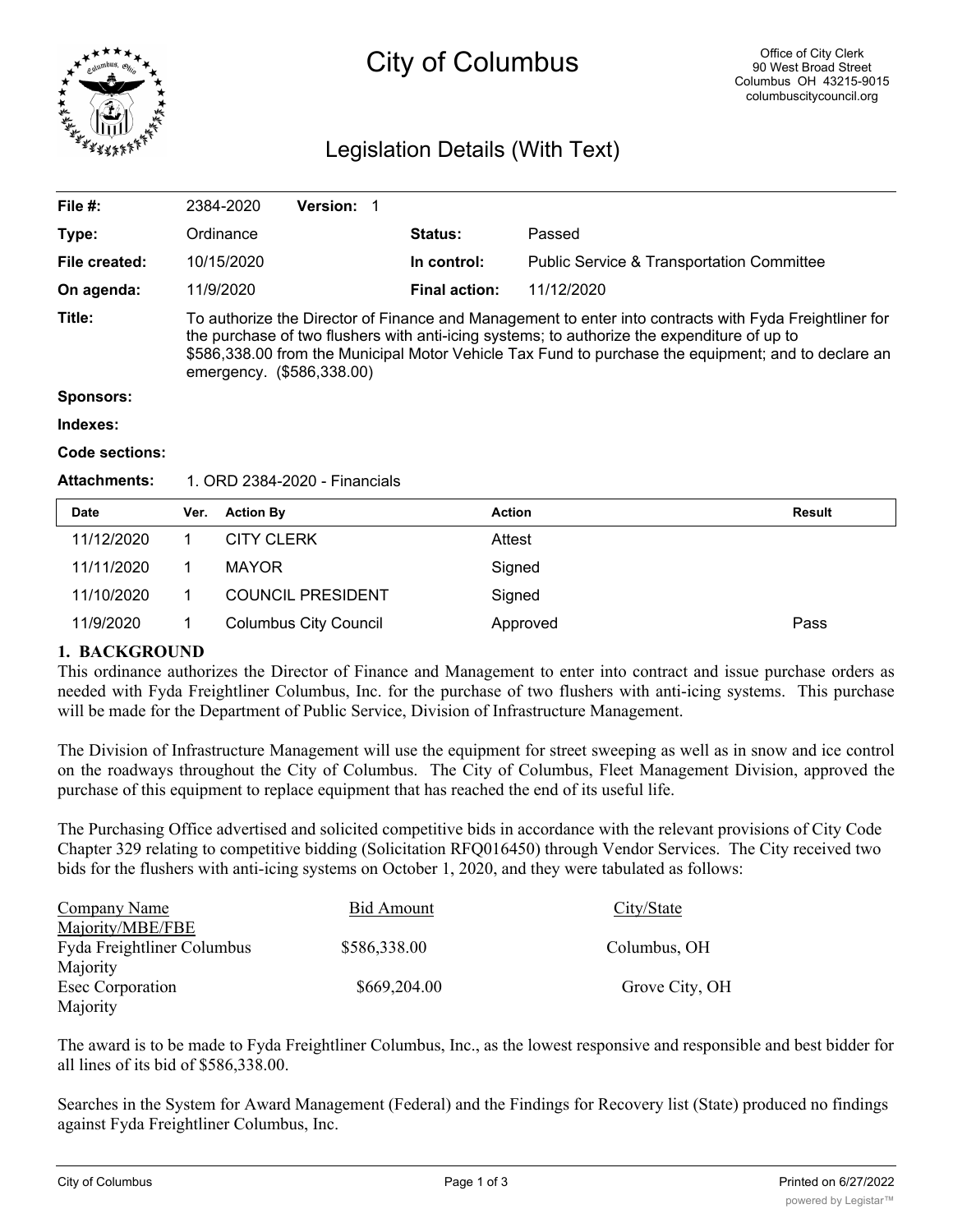## **2. CONTRACT COMPLIANCE**

The contract compliance number for Fyda Freightliner Columbus, Inc. is  $CC004301\Box$  and expires on  $7/17/2022$ .

#### **3. FISCAL IMPACT**

Funds are available and appropriated for these purchases within the Municipal Motor Vehicle Tax Fund, Fund 2266.

#### **4. EMERGENCY DESIGNATION**

The department requests emergency designation so this equipment can be put into service as quickly as possible to prevent interruption to, or disruption of, the City's street sweeping and snow and ice control program.

To authorize the Director of Finance and Management to enter into contracts with Fyda Freightliner for the purchase of two flushers with anti-icing systems; to authorize the expenditure of up to \$586,338.00 from the Municipal Motor Vehicle Tax Fund to purchase the equipment; and to declare an emergency. (\$586,338.00)

**WHEREAS,** the Department of Public Service, Division of Infrastructure Management, needs to purchase two flushers with anti-icing systems for street sweeping as well as in snow and ice control on the roadways throughout the City of Columbus; and

**WHEREAS,** this purchase has been approved by the City's Fleet Management Division; and

**WHEREAS,** the Purchasing Office received formal bids on October 1, 2020, for two flushers with anti-icing systems for the Division of Infrastructure Management; and

**WHEREAS,** Fyda Freightliner Columbus, Inc., submitted a bid in the amount of \$586,338.00 for two flushers with antiicing systems and is the lowest responsive and responsible and best bidder; and

**WHEREAS,** it has become necessary in the usual daily operation in the Department of Public Service to authorize the Director of Finance and Management to enter into contracts with and to issue purchase orders to Fyda Freightliner Columbus, Inc. in accordance with the terms, conditions, and specifications of Solicitation Number RFQ016450 on file in the Purchasing Office; and

**WHEREAS,** it is necessary to expend funds to pay for the equipment; and

**WHEREAS,** an emergency exists in the usual daily operation of the Department of Public Service in that it is immediately necessary to authorize the Finance and Management Director to enter into contracts with Fyda Freightliner Columbus, Inc., so this equipment can be put into service as quickly as possible to prevent interruption to, or disruption of, the City's street sweeping and snow and ice control programs, thereby preserving the public health, peace, property, safety, and welfare; **now, therefore**

#### **BE IT ORDAINED BY THE COUNCIL OF THE CITY OF COLUMBUS**:

**SECTION 1.** That the Director of Finance and Management be and is hereby authorized to establish contracts with and issue purchase orders to Fyda Freightliner Columbus, Inc. for the purchase of two flushers with anti-icing systems.

**SECTION 2.** That the expenditure of \$586,338.00, or so much thereof as may be needed, is hereby authorized in Fund 2266 (Municipal Motor Vehicle Tax Fund), Dept-Div 5911 (Infrastructure Management), in Object Class 06 (Capital Outlay) per the accounting codes in the attachment to this ordinance.

**SECTION 3.** Funds are hereby deemed appropriated and expenditures and transfers authorized to carry out the purposes of this ordinance and the City Auditor shall establish such accounting codes as necessary.

**SECTION 4.** That for the reasons stated in the preamble hereto, which is hereby made a part hereof, this ordinance is hereby declared to be an emergency measure and shall take effect and be in force from and after its passage and approval